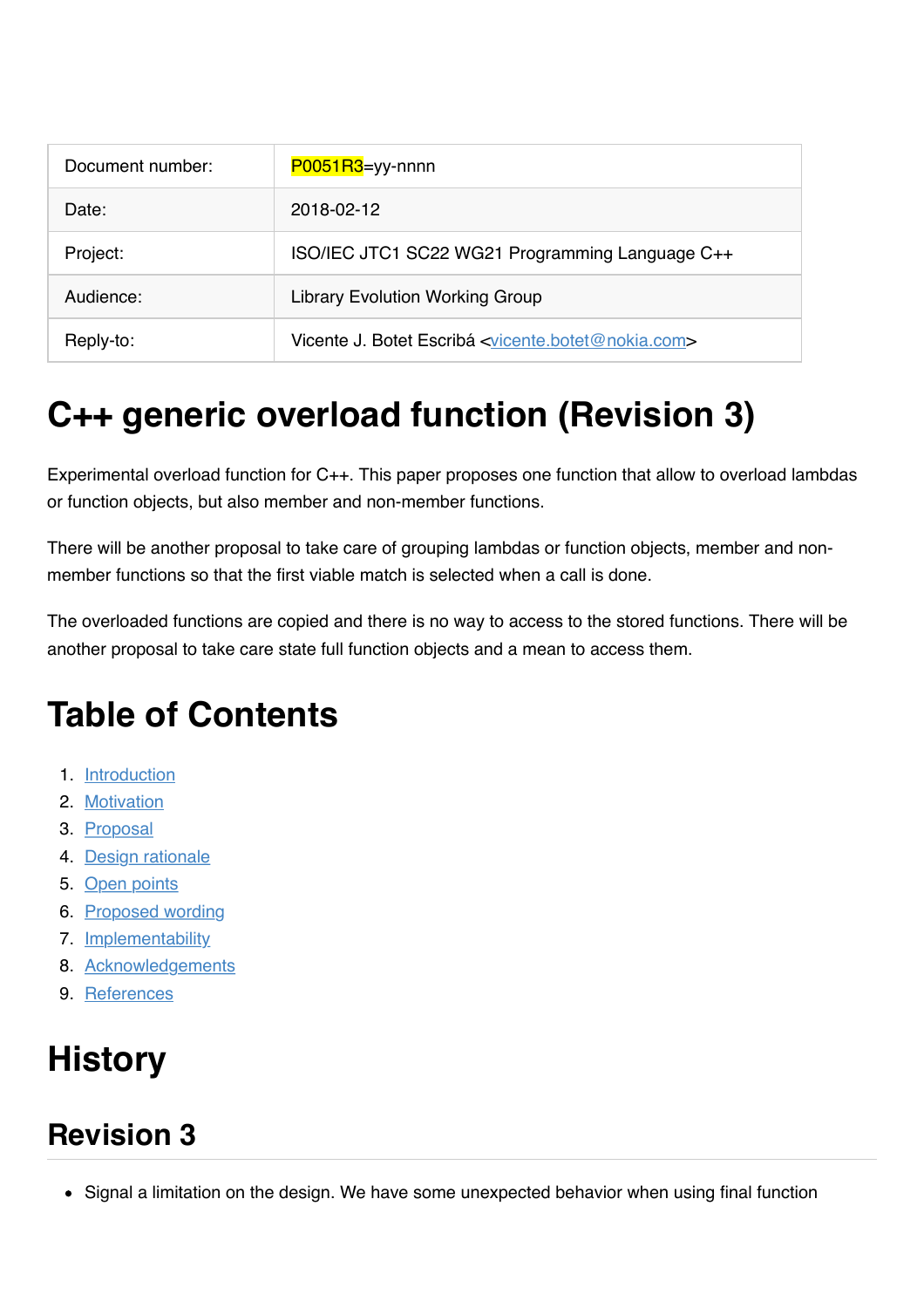objects, reference\_wrapper or any perfect forwarder wrapper if the overloads overlap.

• Remove the wording waiting for a decision on how to manage with this limitation.

### **Revision 2**

The 2nd revision of [P0051R1](http://www.open-std.org/jtc1/sc22/wg21/docs/papers/2015/p0051r1.pdf) fixes some typos and takes in account the feedback from Oulu meeting. Next follows the direction of the committee:

- Add constexpr and conditional noexcept.
- Confirmed the use universal references as parameters of the overload function.
- Ensure that forward cv-qualifiers and reference-qualifiers are forwarded correctly.
- Note that the use case for a final *Callable* is accepted.
- Check the wording with an expert from the LGW before sending a new revision to LWG (**Not done yet**).

### **Revision 1**

The paper has been split into 3 separated proposals as a follow up of the Kona meeting feedback for [P0051R0:](http://www.open-std.org/jtc1/sc22/wg21/docs/papers/2015/p0051r0.pdf)

- overload selects the best overload using C++ overload resolution (this paper)
- first overload selects the first overload using C++ overload resolution (to be written).
- Providing access to the stored function objects when they are state-full (to be written).

## **Introduction**

Experimental overload function for C++. This paper proposes one function that allow to overload lambdas or function objects, but also member and non-member functions.

There will be another proposal to take care of grouping lambdas or function objects, member and nonmember functions so that the first viable match is selected when a call is done.

The overloaded functions are copied and there is no what to access to the stored functions. There will be another proposal to take care state full function objects and a mean to access them.

## **Motivation**

As lambdas functions, function objects, can't be overloaded in the usual implicit way, but they can be "explicitly overloaded" using the proposed overload function:

This function would be especially useful for creating visitors, e.g. for variant.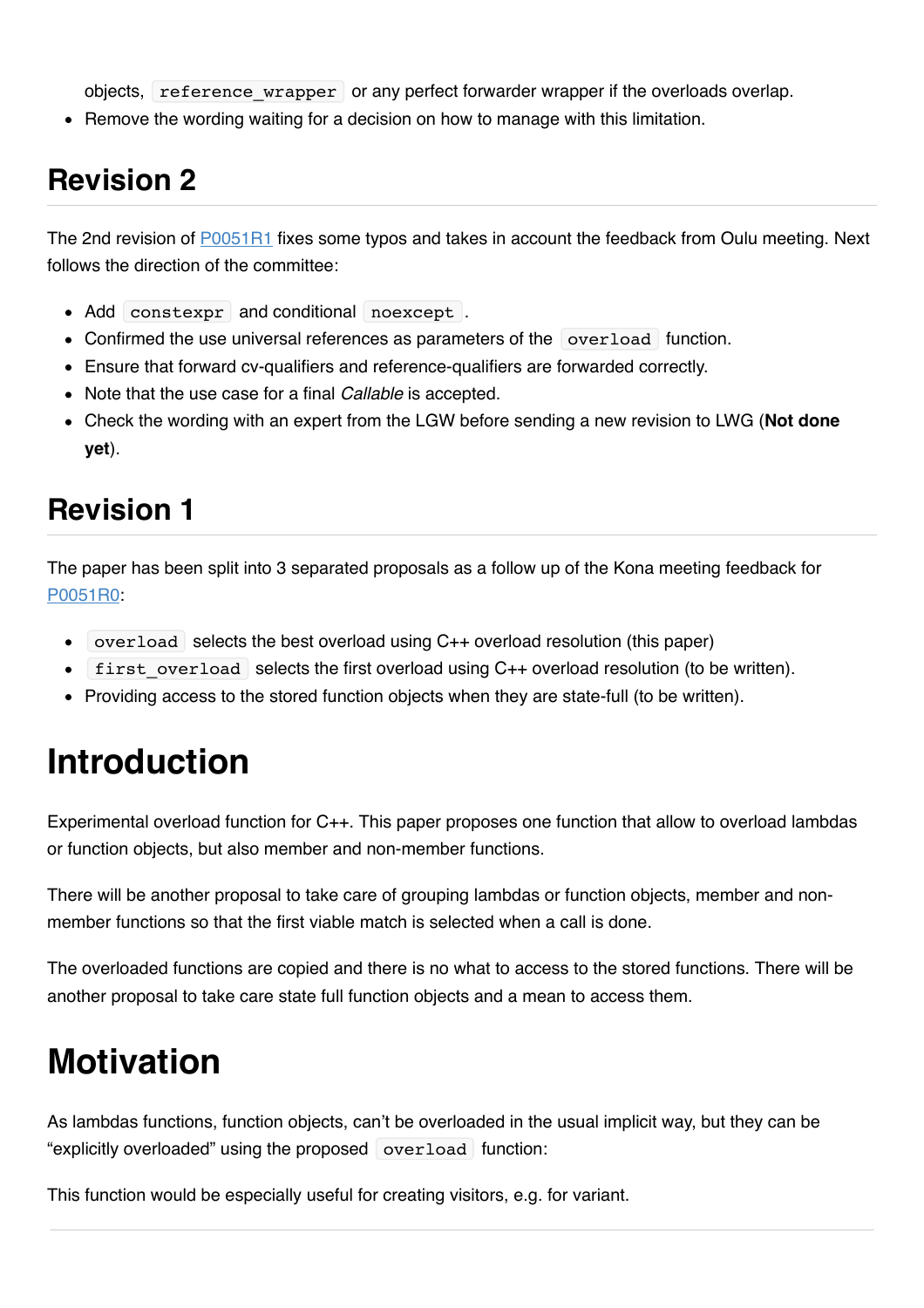```
 auto visitor = overload(
\Box (int i, int j ) \Box ... },
\Box (int i, string const &j ) \Box ... \Box,
      [](int i, string const &j ) \{ ... },<br>[[auto const &i, auto const &j ) \{ ... }
    );
    visitor( 1, std::string{"2"} ); // ok - calls (int,std::string) "overload"
```
The overload function when there are only two parameters could be defined as follows (this is valid only for lambdas and non-final function objects)

```
 template<class F1, class F2> struct overload : F1, F2
\{overloaded(F1 x1, F2 x2) : F1(x1), F2(x2) \{\} using F1::operator();
   using F2::operator();
 };
```
#### **Why do we need an overload function?**

Instead of the previous example

```
auto visitor = overload(
    \lceil (int i, int j ) \lceil \lceil \lceil \lceil \lceil \lceil \lceil \lceil \lceil \lceil \lceil \lceil \lceil \lceil \lceil \lceil \lceil \lceil \lceil \lceil \lceil \lceil \lceil \lceil \lceil \lceil \lceil \lceil \lceil \lceil \lceil \lceil \lceil \Box (int i, string const &j ) \Box\Box(auto const &i, auto const &j ) { ... }
);
```
the user can define a function object

```
struct 
{
 auto operator()(int i, int j \} ...}
  auto operator()(int i, string const &j ) { ... }
  template <class T1, class T2>
  auto operator()(T1 const &i, T2 const &j ) \{ \dots \}) visitor;
```
So, what are the advantages and liabilities of the overload function. First the advantages:

1. With overload the user can use existing functions that it can combine, using the function object would need to define an overload and forward to the existing function.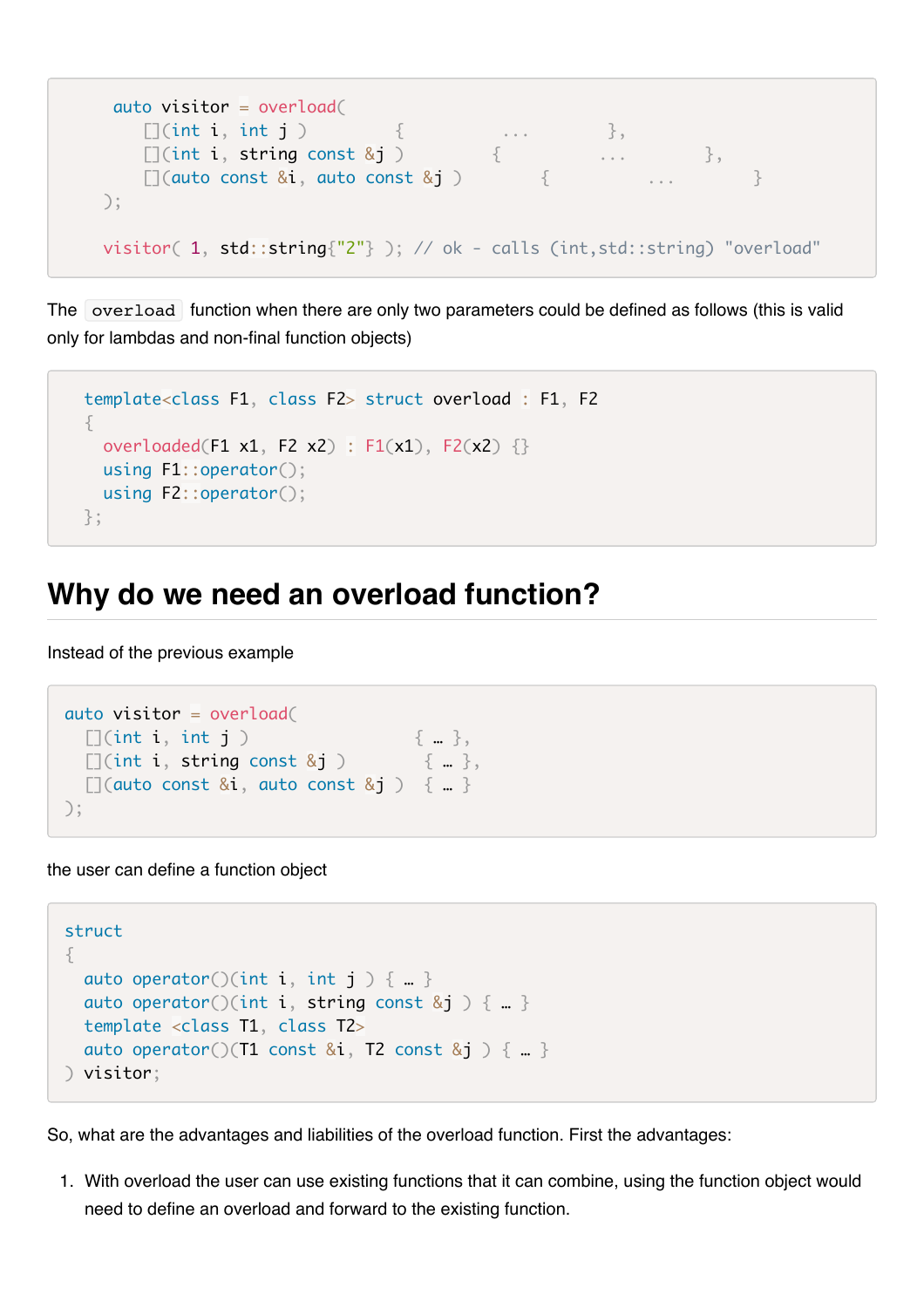- 2. The user can group the overloaded functions as close as possible where they are used and don't need to define a class elsewhere. This is in line with the philosophy of lambda functions.
- 3. Each overload can have its own captured data, either using lambdas or other existing function objects.
- 4. Any additional feature of lambda functions, automatic friendship, access to this, and so forth.

Next the liabilities:

- 1. The overload function generates a function object that is a little bit more complex and so would take more time to compile.
- 2. The result type of overload function is unspecified and so storing it in an structure is more difficult (as it is the case for std::bind ).
- 3. With the function object the user is able to share the same data for all the overloads. Note that that the last point could be seen as an advantage and a liability depending on the user needs.

# **Design rationale**

### **Which kind of functions would overload accept**

The previous definition of overload is quite simple, however it doesn't accept member functions nor non-member function, as  $\vert$  std::bind  $\vert$  does, but only function objects and lambda captures.

As there is no major problem implementing it and that their inclusion doesn't degrade the run-time performances, we opt to allow them also. The alternative would be to force the user to use std: : bind or wrap them with a lambda.

#### **Binary or variadic interface**

We could either provide a binary or a variadic overload function.

```
 auto visitor =
overload([] (int i, int j])overload([\text{int } i, string const & j]) { \dots },
     \lceil (quto const &i, quto const &i) \lceil \lceil \lceil \lceil \lceil \lceil \lceil \lceil \lceil \lceil \lceil \lceil \lceil \lceil \lceil \lceil \lceil \lceil \lceil \lceil \lceil \lceil \lceil \lceil \lceil \lceil \lceil \lceil \lceil \lceil \lceil ));
```
The binary function needs to repeat the overload word for each new overloaded function.

We think that the variadic version is not much more complex to implement and makes user code simpler.

#### **Passing parameters by value or by forward reference**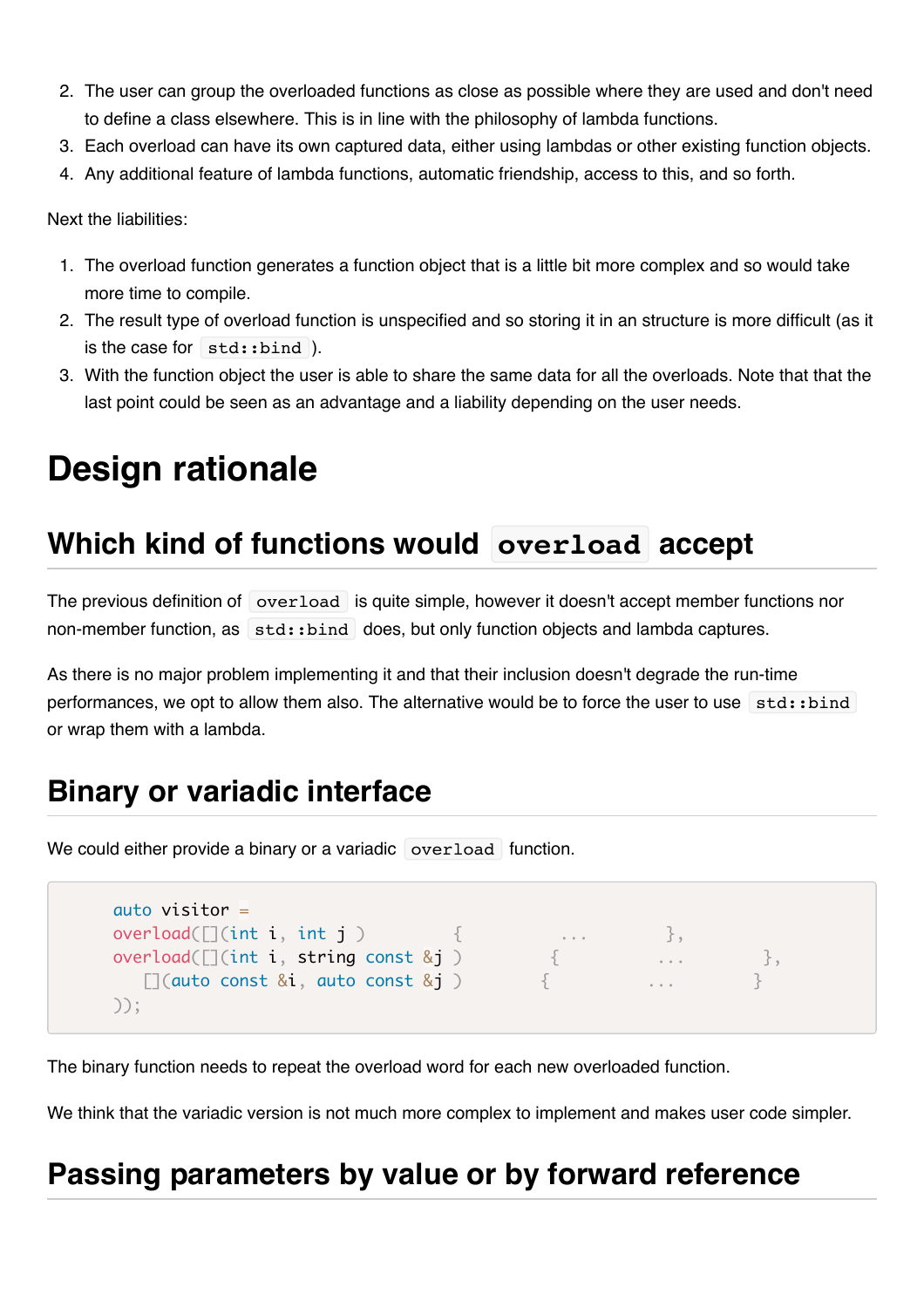The function overload must store the passed parameters. If the interface is by value, the user will be forced to move movable but non-copyable function objects. Using forward references has not this inconvenient, and the implementation can optimize when the function object is copyable.

This has the inconvenient that the move is implicit. We follow here the same design than when all and when any .

#### **reference\_wrapper<F> to deduce F&**

As with other functions that need to copy the parameters (as  $|\text{std:ibind}|$ ,  $|\text{std:ibread}|$ , ...), the user can use  $\vert$  std: : ref to pass by reference.

The user could prefer to pass by reference if the function object is state-full or if the function object is expensive to move (copy if not movable) or even s/he would need it if the function object is not movable at all.

### **Final function objects**

The basic design use inheritance from the function object. However when the function object is a final class, we cannot inherit from it. Nevertheless this final function object can be wrapped and the call be forwarded to the wrapped object. Note that the wrapper will need to provide all combinations of cv-qualifiers.

The same applies to classes with final virtual destructors.

#### **Selecting the best or the first overload**

Call the functions based on C++ overload resolution, which tries to find the best match, is a good generalization of overloading to lambdas and function objects.

However, when trying to do overloading involving something more generic, it can lead to ambiguities. So the need for a function that will pick the first function that is callable. This allows ordering the functions based on which one is more specific.

As both cases are useful, and even if this paper proposes only overload, there will be a separated proposal for first overload .

- overload selects the best overload using C++ overload resolution and  $\bullet$
- first\_overload selects the first overload using C++ overload resolution.

[Fit](https://github.com/pfultz2/Fit) library name them match and conditional respectively. [FTL](https://github.com/beark/ftl) uses match to mean first overload . [Boost.Hana](http://boostorg.github.io/hana/) names them overload and overload linearly respectively.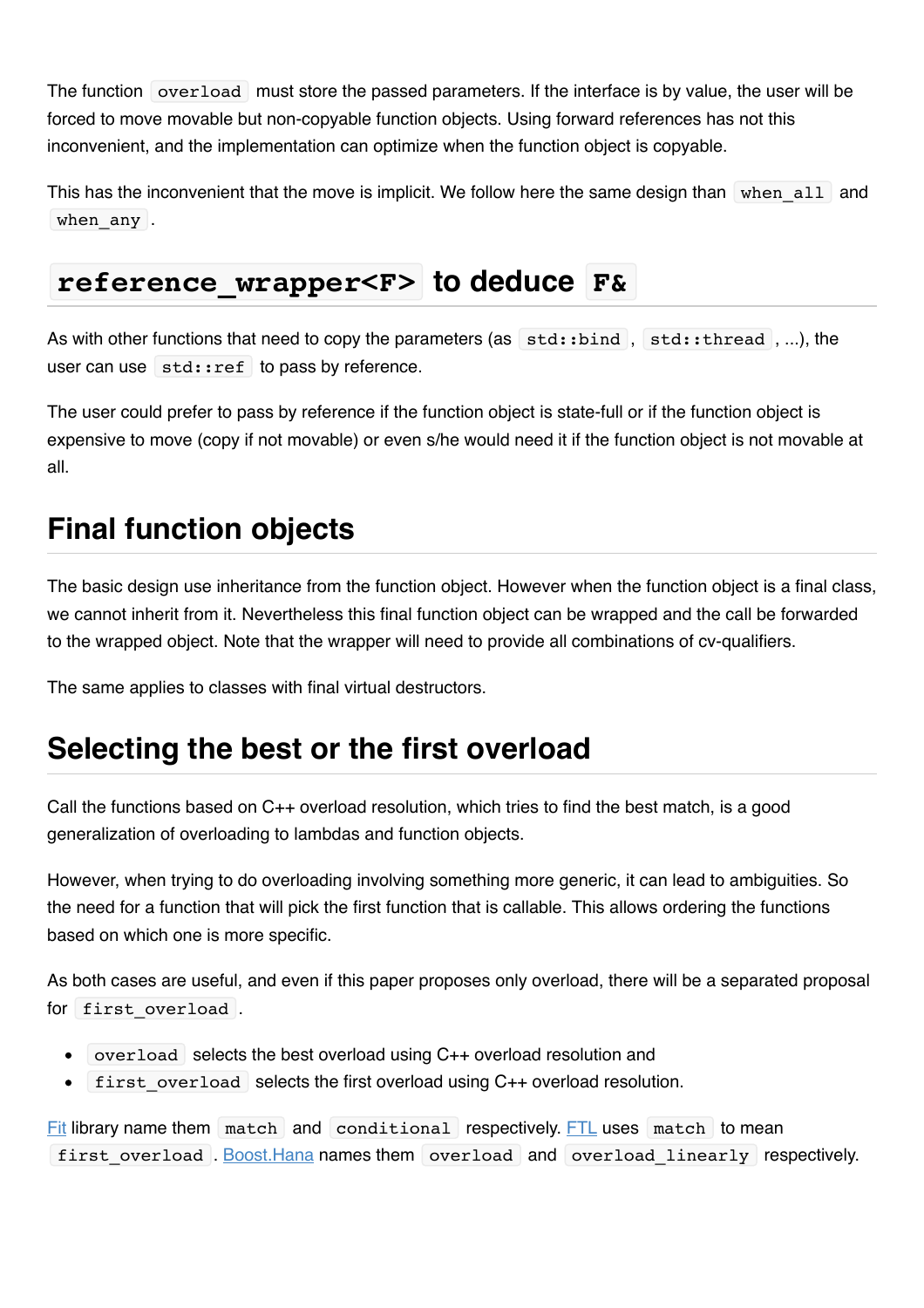### **Result type of resulting function objects**

The proposed overload functions doesn't add any constraint on the result type of the overloaded functions. The result type when calling the resulting function object would be the one of the selected overloaded function.

However the user can force the result type and in this case the result type of all the overloads must be convertible to this type (contribution from Matt Calabrese).

This can be useful in order to improve the compiling time of a possible  $\lceil \cdot \rceil$  match  $\lceil \cdot \rceil$  function that could take advantage when it knows the result type of all the overloads.

### **Result type of overload**

The result type of this function is unspecified as it is the result type of  $|$  std::bind or  $|$  std::mem fn .

However when the function objects have a state it will be useful that the user can inspect the state. The result type should provide an overload for  $|\text{std::get}\leq r|$  std:  $|\text{get}\leq r|$  functions (contribution from Matt Calabrese).

These functions should take in account that the overload can be a reference wrapper<F> in order to allow  $get < F> (ov1)$ .

This paper doesn't include such access functions. Another paper will take care of this concern if there is interest.

#### **constexpr and noexcept**

There is no reason the result of the function object couldn't be constexpr if the parameters are literals.

In addition these functions shall be noexcept when the parameters are no throw move constructible.

#### **forward constexpr**

The overloaded functions should preserve constexpr . However, [CWG-1581](http://www.open-std.org/jtc1/sc22/wg21/docs/cwg_active.html#1581) prevents the use of constexpr functions in non-evaluated contexts.

There is some specific behavior for  $|$  std:: overload . The overloaded functions are in most of the cases not declared, they are introduced via a using declaration and so no constexpr is needed in these cases.

There are some cases where we need to declare a forwarding functions, e.g. for pointer to functions.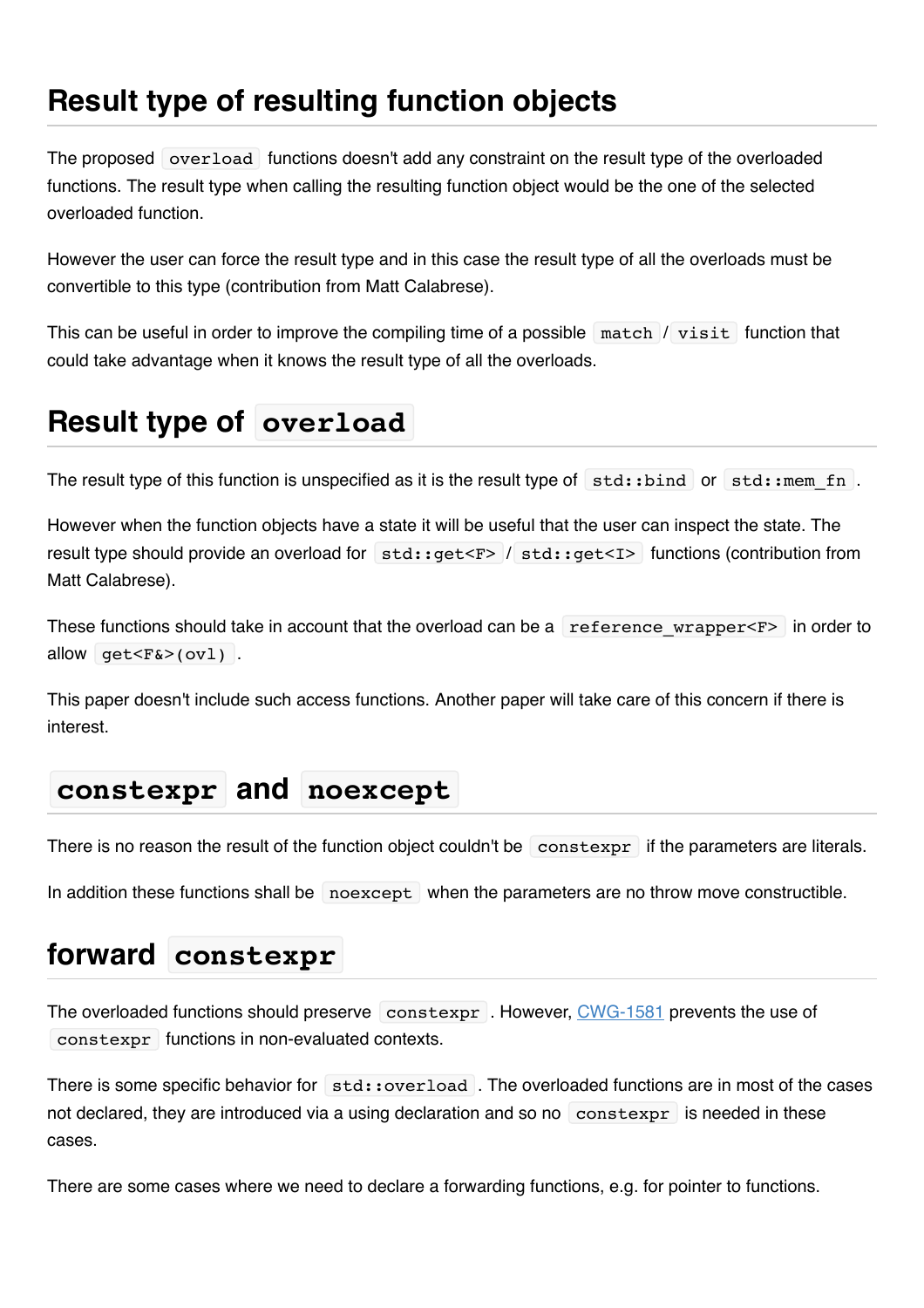Declaring this case as constexpr will prevent to use a call to the result of  $|$  std::overload (the overloaded set) in non-evaluated contexts [CWG-1581](http://www.open-std.org/jtc1/sc22/wg21/docs/cwg_active.html#1581) when there are pointer functions that are non constexpr .

Not declaring it constexpr will prevent to call the result of std::overload (the overloaded set) in a constexpr when there are pointer to functions even if the wrapped function is constexpr.

We believe that adding constexpr is the best approach even if it has some liabilities. These liabilities will be fixed when [CWG-1581](http://www.open-std.org/jtc1/sc22/wg21/docs/cwg_active.html#1581) will be resolved. This is in line with [P0356R3](http://www.open-std.org/jtc1/sc22/wg21/docs/papers/2017/p0356r3.html).

### **forward noexcept**

The overloaded functions can be conditionally noexcept depending on wether the stored functions are noexcept .

Not adding the conditional noexcept could make the call less efficient and suggest to the user to write directly a function object by hand. This is why this proposal request to preserve the nonexcept of the stored functions.

### **forward cv and ref qualifiers**

The overloaded functions shall preserve cv and ref qualifiers.

### **Issue with perfect forwarding and implicit conversions**

In the case of a final class we need to wrap the final class and perfect forward the call to the final class. However, this perfect forwarding implementation interacts with implicit conversions as shown in the following example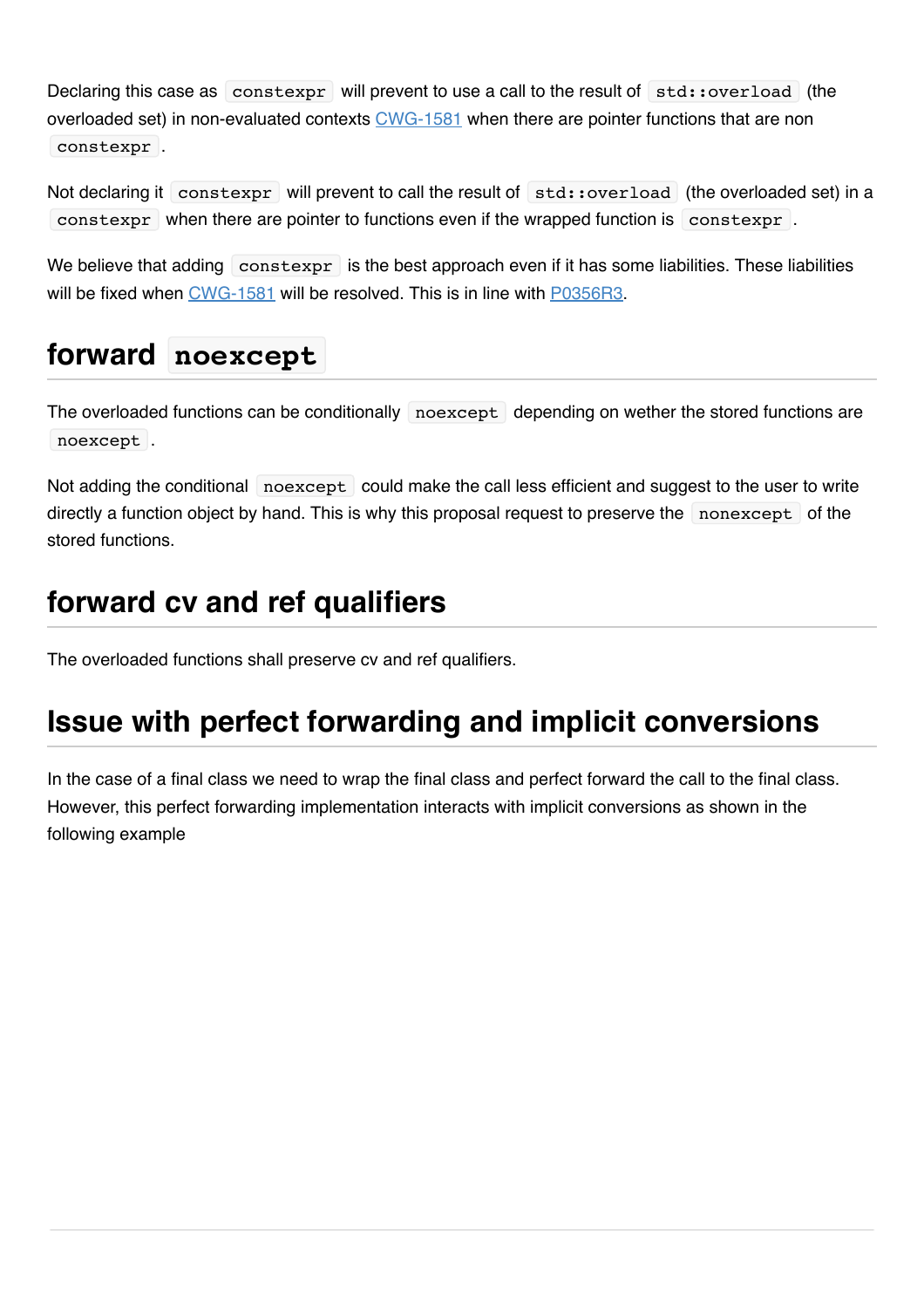```
struct X;
struct Y {
// Y(const X&){} // enable this to fail
};
struct X {
// operator Y() const { return Y(); } // or enable this to fail
};
struct Foo final { void operator()(X) const { printf("X\n"); } };
struct Bar final { void operator()(Y) const { printf("Y\n"); } };
int main()
{
    auto ol = std::experimental::overload(Foo(), Bar());
    ol(X());
     return 0;
}
```
The perfect forwarding overload cannot select the best matching when there are types that implicitly convert one to each other.

In order to fix the issue we will surely need some help from the compiler. Maybe

std::experimental::invocation\_type could help, but we don't have yet a compiler implementing those traits.

This issue happens also with reference wrapper and any object function that has forwarding references. Consider the following example:

```
struct A { operator()(std::string const&) };
struct B { operator()(std::string_view) };
A a; B b;
std::string s;
auto f = std::overload(a, b);f(s); //-> calls a(s); b requires user defined conversion
```
Now suppose that B becomes so big that copying it is an issue and we decide to pass it by reference.

```
auto f = std::overload(a, std::ref(b));f2(s); //\rightarrow calls b(s)
```
This function is used to combine multiple functors into one entity. Using the proposed best overload approach, makes the code that combines such functors very fragile to code change, as the subtle changes in the interface of the functor that is used (like  $|$  std::string const&  $|$  to  $|$  std::string view  $|$ ) may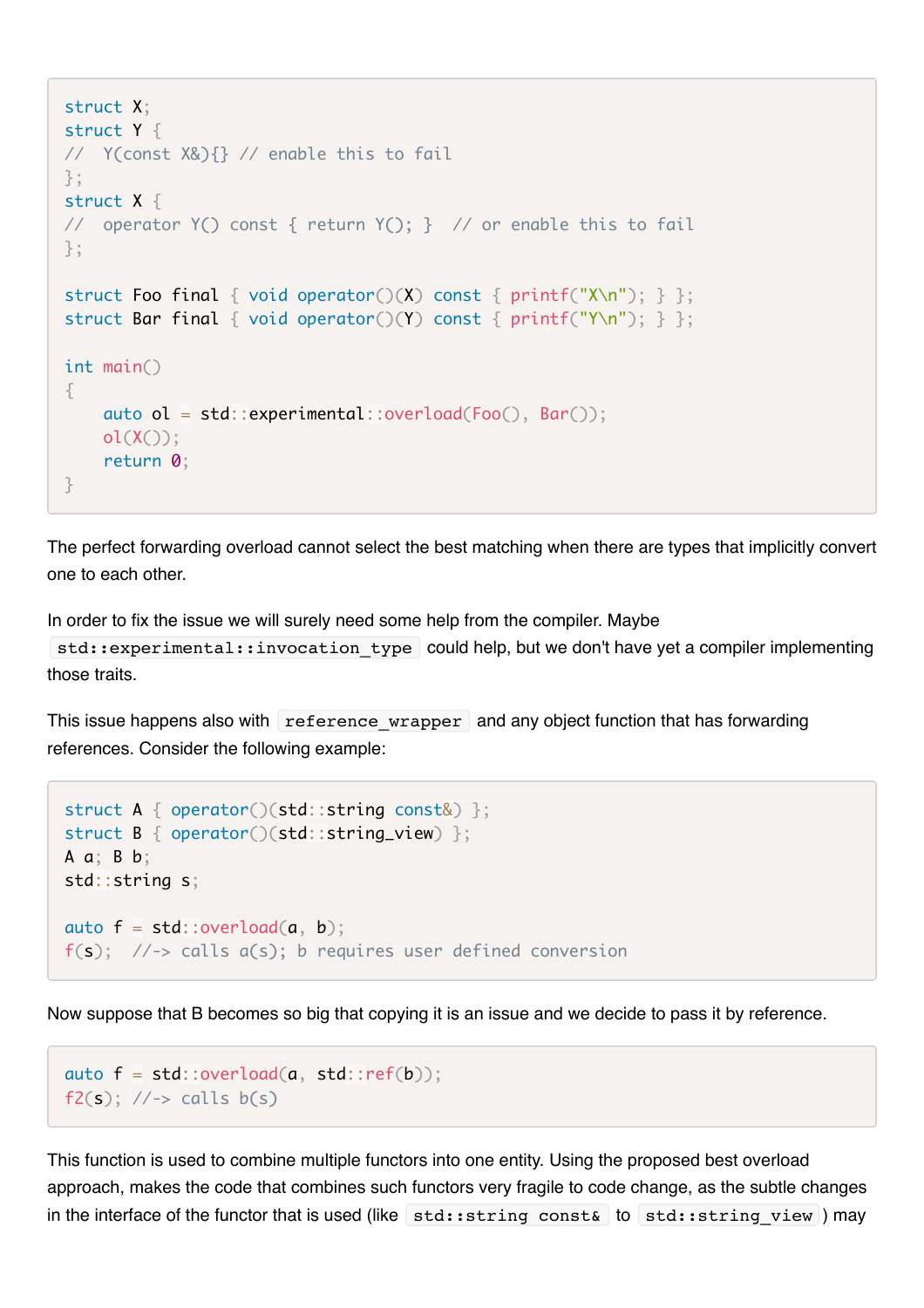lead to silent change in the result of invocation of the functor produced from  $|\text{std::overload}|$ .

The use of standard library features shouldn't be error prone while doing such kind of code refactoring, due above I would suggest direction, when the domain of combined functors should not overlap - this should still cover most of use cases of std::overload, i.e. visitation, as it make little sense to create an variant of object that can be convertible to each other (like  $|$  std::string , std::string view and const char\* ).

## **Open points**

# **Do we want an unique\_overload function with no surprises?**

The surprises come when more than one overload matches and the wrapped perfect forwarder is preferred. We can avoid these surprises, by requesting that only one single overload could be possible. This can be implemented by wrapping with a perfect forwarder even for function objects that can be used as a base class. In this case all the overloads will use perfect forwarding and so no one would have preference.

This has the drawback, that basic examples wouldn't work, as e.g.

```
 std::experimental::unique_overload(
         \lceil(int) {
             //...
 }
 ,
        \lceil (float) {
            //...
 }
     )(1.0f);
```
No workaround other that using an additional first overload.

#### **Do we want a simple\_overload function?**

As using perfect forwarding wrappers are subject to surprises, the guideline would be to don't use them when there are several possible matches. Maybe we could simplify the overload function simple\_overload and don't wrap implicitly. This means that the overload function will work only with (derivable) function objects and lambdas.

We can protect ourselves from the perfect forwarder wrappers by forbidding the standard ones as reference wrapper, not fn, bind front, ... but we cannot forbid the user defined perfect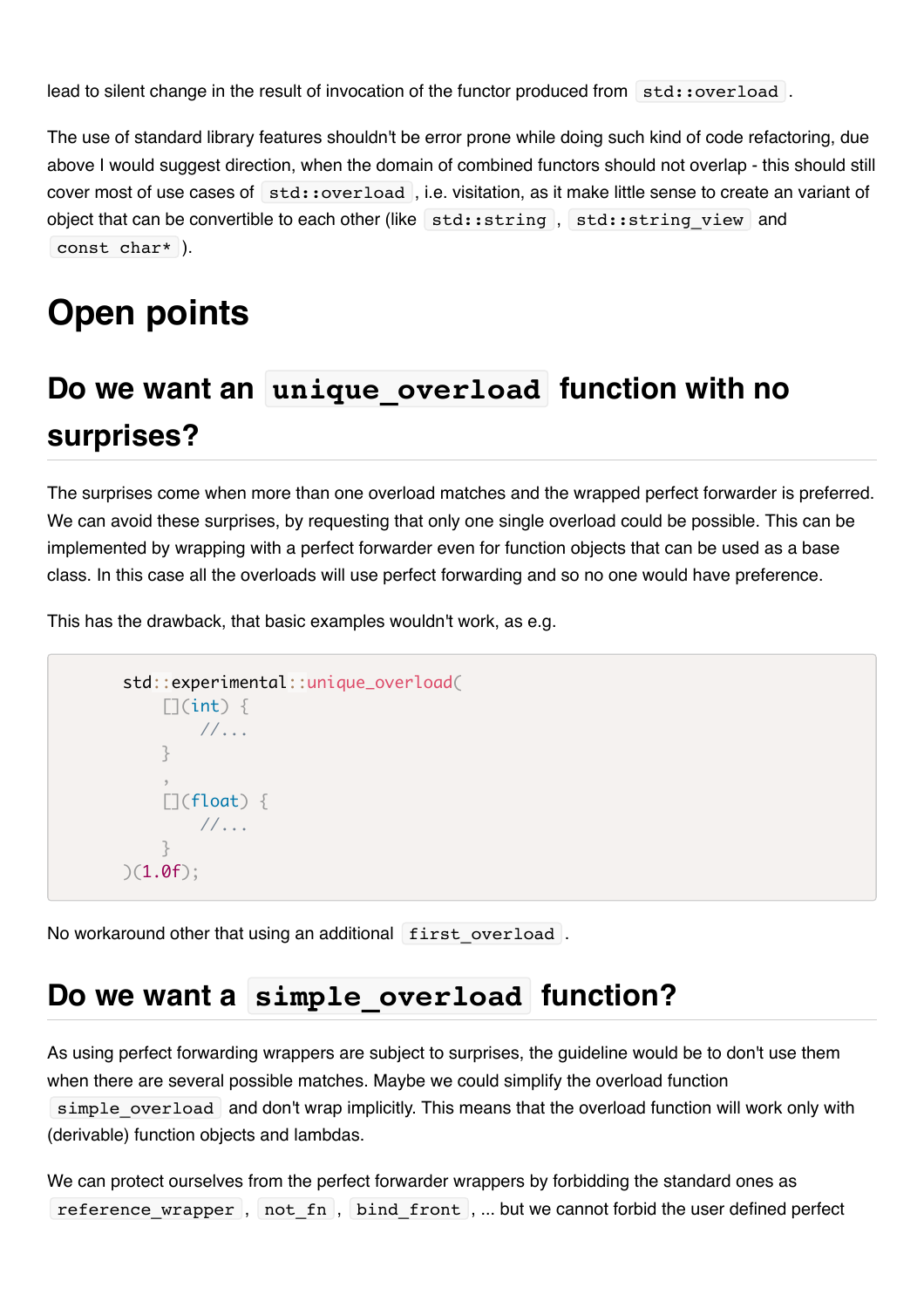forwarders wrappers. So we could just have a guideline for the user to tell them to don't use perfect forwarder wrappers with  $\mathbf{S}$  std:: simple overload. This function at least will not introduce implicitly new ones.

In order to make work the following example using  $std:ref$ 

 function\_with\_state foo; function\_with\_state\_2 foo2;

```
 // Ambiguous. reference_wrapper provide perfect forwarding calls :(
 std::experimental::overload(std::ref(foo), std::ref(foo2))(1.0f);
```
we can use the workaround using lambdas

```
 function_with_state foo;
 function_with_state_2 foo2;
 std::experimental::overload(
                 [\&foo](int i) { return foo(i); },
                 \lceil&foo2](float f) { return foo2(f); }
                 )(1.0f);
```
The following will call the nonMemberInt function even if the lambda float function seems a better match

```
int nonMember( int );
{
       std::experimental::simple_overload(
                       nonMemberInt,
                      [](float f) { return foo2(f); }
                      )(1.0f);}
```
The fix consists again in using a lambda that forwards the call to nonMemberInt, but being explicit enough, no perfect forwarding should be used.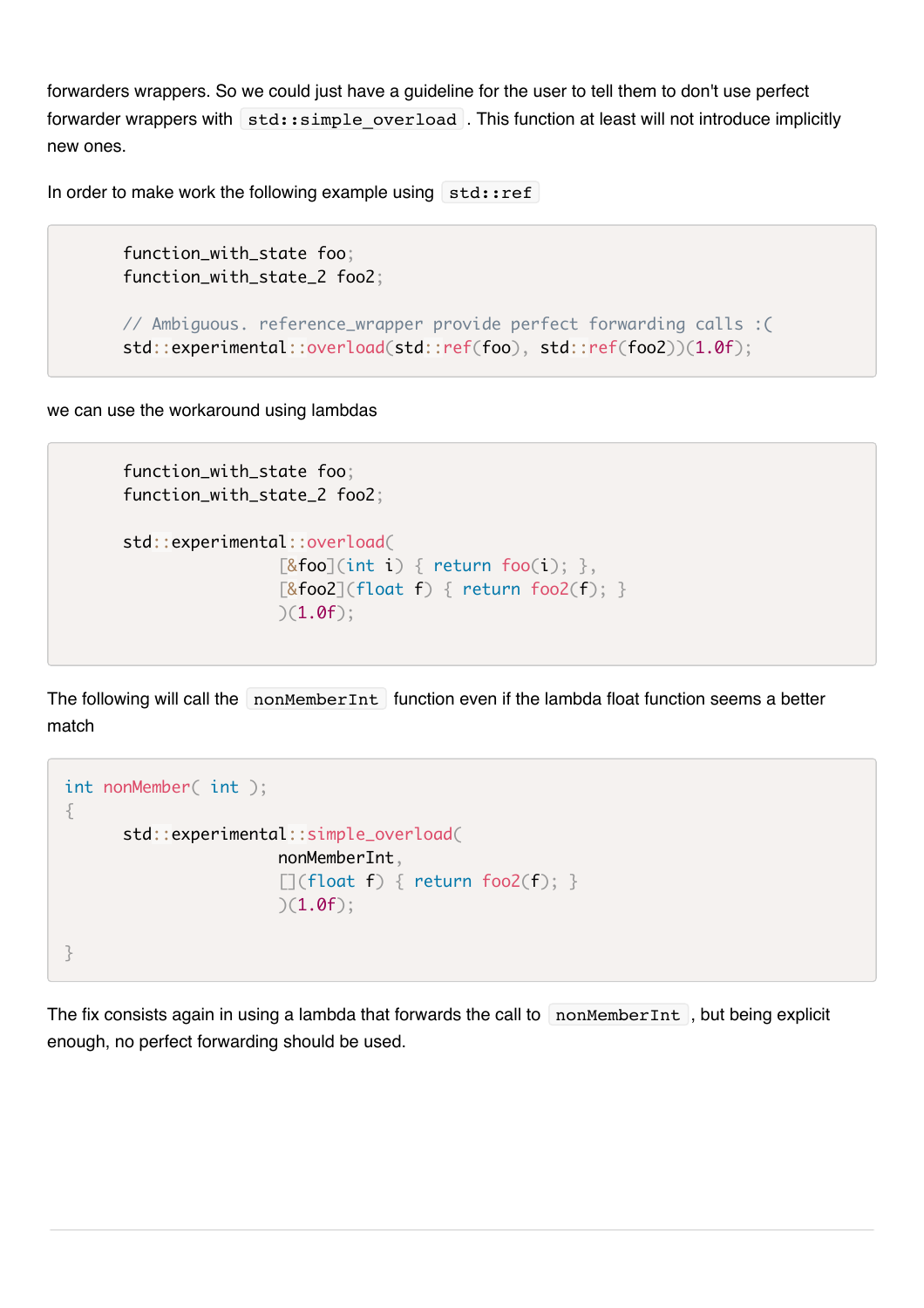```
int nonMember( int );
\{ std::experimental::simple_overload(
                        \lceil(int i) { return nonMemberInt(i); },
                        \lceil (float f) { return foo2(f); }
                        )(1.0f);}
```
# **Do we want a first\_overload function that selects the first match?**

We have some difficulties with the best match. A function that selects the first match will avoid any confusion.

# **Do we want a overload function that selects the best possible match?**

While the proposed std::overload function has some issues, it is quite practical in a lot of cases.

For the author,

- unique overload while avoiding surprises is quite restrictive when the overloads overlap.
- simple overload makes the work for the user more complex in most of the cases, but don't prevent the user of using user defined perfect forwarding wrappers and introduce surprises.
- overload makes the work for the user more simpler in most of the cases, but don't prevent the user of using the perfect forwarding wrappers either explicitly or implicitly introducing possible surprises.
- first overload should avoid any surprising issues, as it imposes an order.  $\bullet$

If we decide to get rid of surprised and select unique overload, first overload would be necessary. At the end this look like a good combination.

# **Proposed wording**

No wording provided until the open point is closed.

### **Implementation**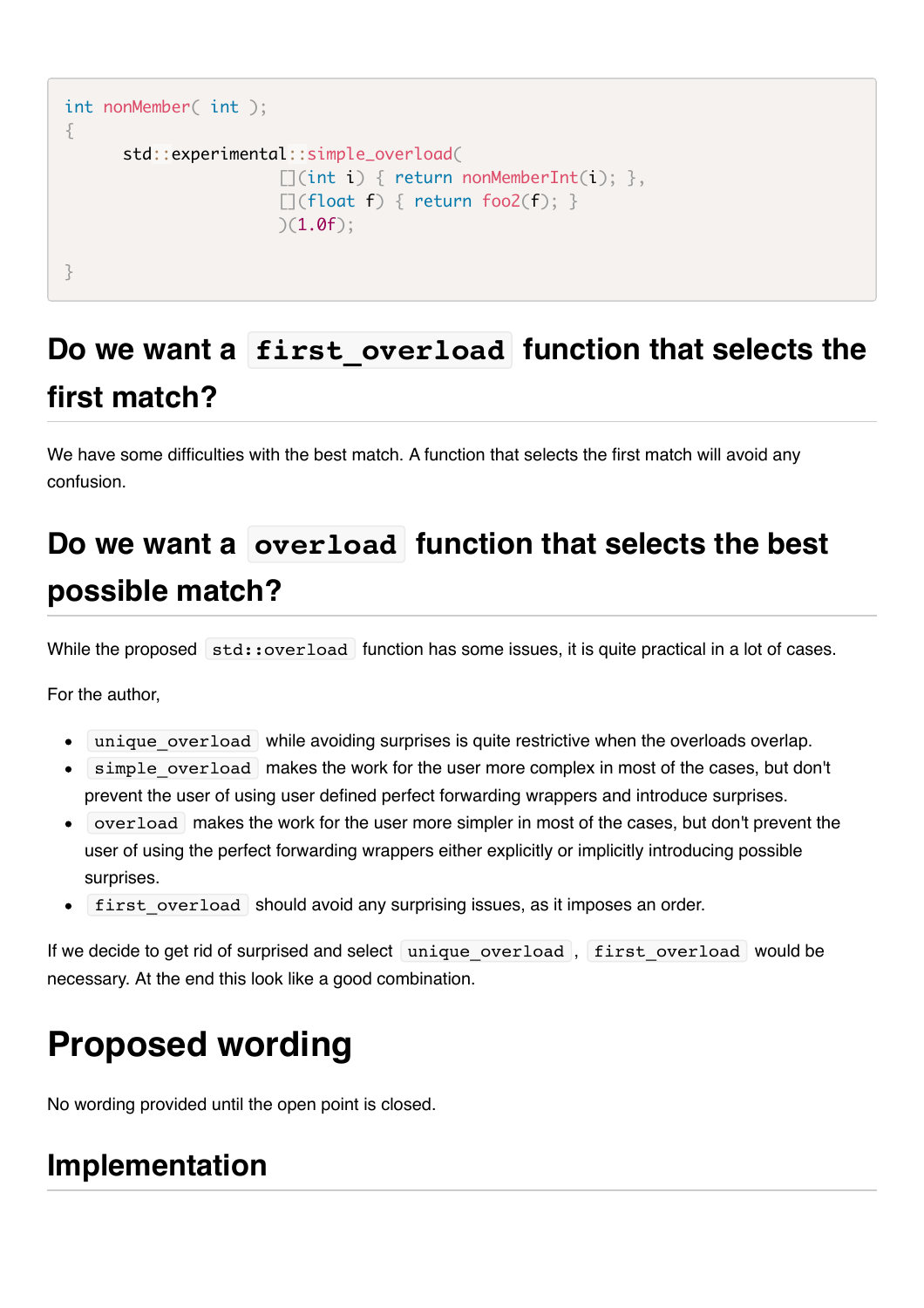There is an implementation of the best match version of overload at https://github.com/viboes/stdmake/blob/master/include/experimental/fundamental/v3/functional/overload.hpp.

# **Acknowledgements**

Thanks to Daniel Krügler who helped me to improve the wording and that pointe out to me the use case for a final *Callable*.

Thanks to Scott Pager who suggested to add overloads for non-member and member functions.

Thanks to Paul Fultz II and Bjørn Ali authors of [Fit](https://github.com/pfultz2/Fit) and [FTL](https://github.com/beark/ftl) from where the idea of the first overload function comes from.

Thanks to Matt Calabrese for its useful improvement suggestions on the library usability.

Thanks to Tony Van Eerd for championing the original proposal at Kona and for insightful comments.

Thanks to Stephan TL for pointing [CWG-1581](http://www.open-std.org/jtc1/sc22/wg21/docs/cwg_active.html#1581) "When are constexpr member functions defined?".

Thanks to Peter Remmers that reported the issue [Issue16.](https://github.com/viboes/std-make/issues/16)

Thanks to Tomasz Kaminski helping me to refine the implementation for final function object and to the private discussion about the possibility to have the combination of unique overload and first overload as a much safer solution.

Special thanks and recognition goes to Technical Center of Nokia - Lannion for supporting in part the production of this proposal.

## **References**

[Boost.Hana](http://boostorg.github.io/hana/) - Louis Dionne

http://boostorg.github.io/hana/

[Fit](https://github.com/pfultz2/Fit) - Paul Fultz II

https://github.com/pfultz2/Fit

• [FTL](https://github.com/beark/ftl) - Bjorn Ali

https://github.com/beark/ftl

• [N4564](http://www.open-std.org/jtc1/sc22/wg21/docs/papers/2015/n4564.pdf) N4564 - Working Draft, C++ Extensions for Library Fundamentals, Version 2 PDTS

http://www.open-std.org/jtc1/sc22/wg21/docs/papers/2015/n4564.pdf